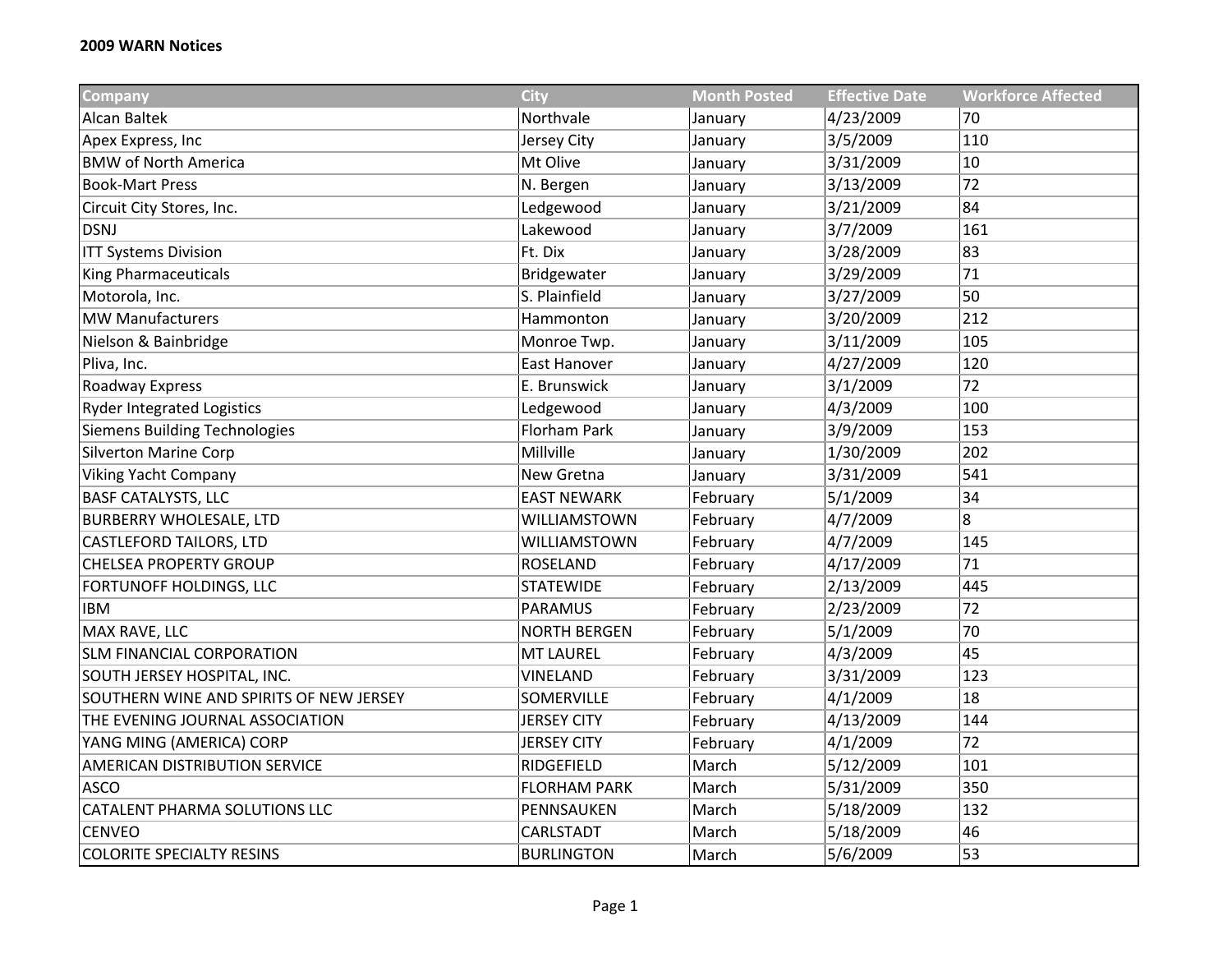| <b>Company</b>                                          | <b>City</b>               | <b>Month Posted</b> | <b>Effective Date</b> | <b>Workforce Affected</b> |
|---------------------------------------------------------|---------------------------|---------------------|-----------------------|---------------------------|
| <b>DRUG FAIR</b>                                        | SOMERSET                  | March               | 5/16/2009             | 129                       |
| <b>ELECTROCHEM</b>                                      | <b>TETERBORO</b>          | March               | 5/31/2009             | 97                        |
| <b>FLUOR</b>                                            | <b>MT LAUREL</b>          | March               | 5/18/2009             | 128                       |
| <b>GOLDMAN SACHS</b>                                    | <b>JERSEY CITY</b>        | March               | 3/6/2009              | 70                        |
| <b>KV PHARMACEUTICAL</b>                                | <b>STATEWIDE</b>          | March               | 3/6/2009              | 30                        |
| PROPAK CORPORATION                                      | <b>BARRINGTON</b>         | March               | 4/17/2009             | 59                        |
| <b>STATE STREET BANK &amp; TRUST</b>                    | <b>PRINCETON</b>          | March               | 6/26/2009             | 80                        |
| THE CHILDREN'S PLACE SERVICES CO. LLC                   | <b>SECAUCUS</b>           | March               | 6/13/2009             | 341                       |
| <b>THE HOME DEPOT</b>                                   | <b>PARAMUS</b>            | March               | 4/26/2009             | 106                       |
| THE HOME DEPOT                                          | <b>BRIDGEWATER</b>        | March               | 4/26/2009             | 99                        |
| <b>WOLFBLOCK LLP</b>                                    | <b>STATEWIDE</b>          | March               | 5/23/2009             | 121                       |
| ORTHO-MCNEIL-JANSSEN PHARMACEUTICALS INC                | <b>RARITAN</b>            | April               | 6/12/2009             | 30                        |
| <b>EEYE INCORPORATED</b>                                | <b>WOODCLIFF LAKE</b>     | April               | 8/12/2008             | $\mathbf 1$               |
| <b>CORUS INTERNATIONAL</b>                              | <b>PARAMUS</b>            | April               | 5/31/2009             | $\overline{7}$            |
| <b>GLOBAL PHARMACEUTICAL SUPPLY GROUP</b>               | <b>RARITAN</b>            | April               | 6/26/2009             | 129                       |
| PF LABORATORIES, INC.                                   | <b>TOTOWA</b>             | April               | 6/30/2009             | 67                        |
| <b>ADM</b>                                              | <b>GLASSBORO</b>          | May                 | 7/31/2009             | 54                        |
| <b>BEARINGPOINT, INC.</b>                               | <b>WARREN</b>             | May                 | 6/5/2009              | 12                        |
| DPT LAKEWOOD, INC                                       | <b>LAKEWOOD</b>           | May                 | 7/13/2009             | 57                        |
| DPT LAKEWOOD, INC.                                      | <b>LAKEWOOD</b>           | May                 | 7/10/2009             | 33                        |
| <b>E*TRADE FINANCIAL</b>                                | <b>JERSEY CITY</b>        | May                 | 7/5/2009              | 171                       |
| <b>FILENE'S BASEMENT</b>                                | <b>STATEWIDE</b>          | May                 | 6/15/2009             | 116                       |
| <b>GUND</b>                                             | <b>EDISON</b>             | May                 | 6/30/2009             | 44                        |
| <b>IBM</b>                                              | <b>STATEWIDE</b>          | May                 | 4/27/2009             | 245                       |
| ING                                                     | SOMERSET                  | May                 | 7/17/2009             | 65                        |
| <b>JBL INCORPORATED</b>                                 | <b>UPPER SADDLE RIVER</b> | May                 | 6/30/2009             | $\overline{2}$            |
| <b>METAL TEXTILES CORPORATION</b>                       | <b>EDISON</b>             | May                 | 9/1/2009              | <b>TBA</b>                |
| <b>SODEXO</b>                                           | <b>LAKEWOOD</b>           | May                 | 6/30/2009             | 70                        |
| <b>SPRING AIR COMPANY</b>                               | <b>NEW BRUNSWICK</b>      | May                 | 5/4/2009              | 39                        |
| UNITED STATES GYPSUM COMPANY                            | <b>CLARK</b>              | May                 | 8/1/2009              | 83                        |
| CORNELL HALL NURSING HOME & REHAB CENTER                | <b>UNION</b>              | June                | 7/31/2009             | 202                       |
| <b>GREENBROOK MANOR NURSING HOME &amp; REHAB CENTER</b> | <b>GREEN BROOK</b>        | June                | 7/31/2009             | 198                       |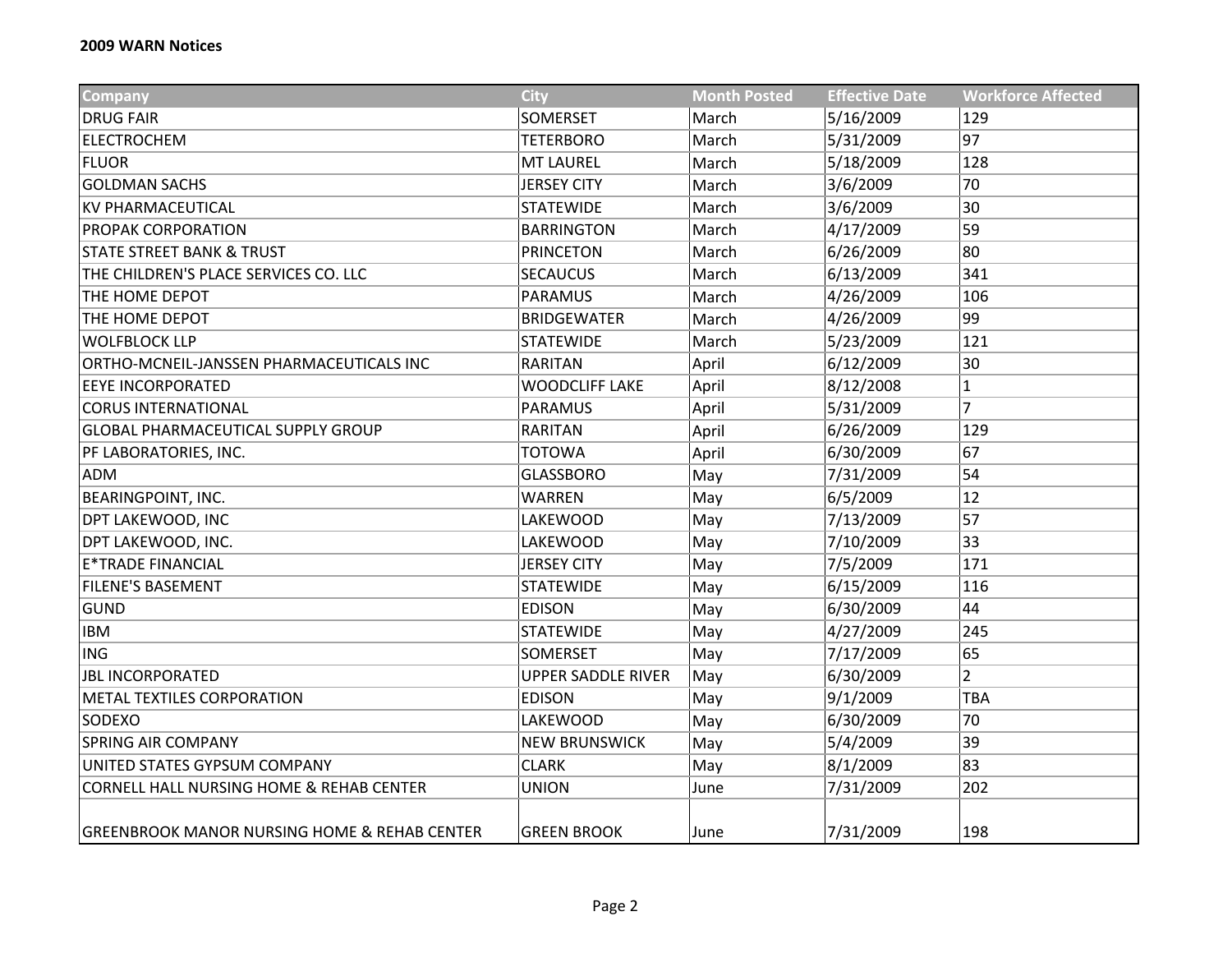| <b>Company</b>                                           | <b>City</b>            | <b>Month Posted</b> | <b>Effective Date</b> | <b>Workforce Affected</b> |
|----------------------------------------------------------|------------------------|---------------------|-----------------------|---------------------------|
| <b>ASHBROOK NURSING HOME &amp; REHABILITATION CENTER</b> | <b>SCOTCH PLAINS</b>   | June                | 7/31/2009             | 145                       |
| LLANFAIR NURSING HOME & REHAB CENTER                     | <b>WAYNE</b>           | June                | 7/31/2009             | 207                       |
| E. I. DUPONT DENEMOURS & COMPANY                         | <b>DEEPWATER</b>       | June                | 7/31/2009             | 69                        |
| <b>DIRECT GROUP, LLC</b>                                 | <b>ROBBINSVILLE</b>    | June                | 11/30/2009            | 5                         |
| J P MORGAN CHASE & CO                                    | CARLSTADT              |                     | 7/31/2009             | 39                        |
| <b>KMART</b>                                             | <b>BURLINGTON</b>      | June                | 9/20/2009             | 71                        |
|                                                          | <b>ROBBINSVILLE</b>    | June                |                       | 86                        |
| EPV SOLAR, INC.<br>WYNDHAM PRINCETON FORRESTAL HOTEL     |                        | June                | 8/15/2009             | 108                       |
|                                                          | PLAINSBORO             | June                | 8/17/2009             |                           |
| <b>EXCELSIOR MEDICAL</b>                                 | <b>NEPTUNE</b>         | June                | 8/22/2009             | 217                       |
| <b>BASELL POLYOLEFINS</b>                                | <b>EDISON</b>          | June                | 7/10/2009             | 4                         |
| <b>ASHLAND INC.</b>                                      | <b>KEARNY</b>          | June                | 9/1/2009              | 78                        |
| DOC MAINTENANCE, INC.                                    | <b>STATEWIDE</b>       | June                | 8/28/2009             | 19                        |
| <b>CONTINENTAL AIRLINES</b>                              | <b>NEWARK</b>          | July                | 9/23/2009             | To be Determined          |
| <b>EPV SOLAR</b>                                         | <b>STATEWIDE</b>       | July                | 10/2/2009             | 31                        |
| <b>GERDAU AMERISTEEL</b>                                 | PERTH AMBOY            | July                | 9/12/2009             | 165                       |
| HGA QUEST, INC                                           | <b>STATEWIDE</b>       | July                | 8/16/2009             | 81                        |
| <b>HOUGHTON MIFFLIN HARCOURT</b>                         | <b>BELLMAWR</b>        | July                | 10/2/2009             | 60                        |
| NONNI'S FOOD COMPANY                                     | <b>DAYTON</b>          | July                | 8/31/2009             | 25                        |
| TRI-COUNTY COMMUNITY ACTION PARTNERSHIP                  | <b>BRIDGETON</b>       | July                | 10/1/2009             | 81                        |
| <b>VALUEOPTIONS</b>                                      | <b>HAMILTON</b>        | July                | 9/7/2009              | 67                        |
| <b>BROOKS BROTHERS CUST SVC</b>                          | <b>EDISON</b>          | August              | <b>TBA</b>            | 96                        |
| CENTER STATE HEALTH GROUP, INC.                          | <b>OCEANPORT</b>       | August              | 10/31/2009            | 261                       |
| <b>DELAWARE NORTH COMPANIES</b>                          | <b>NEWARK</b>          | August              | 12/31/2009            | 67                        |
| <b>GERRESHEIMER GLASS, INC</b>                           | MILLVILLE              | August              | Temp layoff           | 150                       |
| NCO CUSTOMER MANAGEMENT, INC.                            | <b>GLASSBORO</b>       | August              | 10/24/2009            | 145                       |
| NYK LINE (NORTH AMERICA) INC.                            | <b>SECAUCUS</b>        | August              | 10/16/2009            | 58                        |
| PREMIER DISTRIBUTION SERVICE                             | <b>NORTH BERGEN</b>    | August              | 10/16/2009            | 96                        |
| TREE OF LIFE, INC.                                       | <b>NORTH BERGEN</b>    | August              | 10/23/2009            | 10                        |
| <b>TRI-STATE TRANSPORTATION</b>                          | <b>NEWARK</b>          | August              | 10/30/2009            | 62                        |
| ALLSTATE NEW JERSEY INSURANCE CO                         | <b>PARAMUS</b>         | September           | 11/15/2009            | 89                        |
| <b>BERRY PLASTICS</b>                                    | PISCATAWAY             | September           | 11/2/2009             | 79                        |
| CHURCH & DWIGHT CO. INC                                  | <b>NORTH BRUNSWICK</b> | September           | 11/1/2009             | 258                       |
| <b>CORD CRAFTS, LLC</b>                                  | WHARTON                | September           | 11/23/2009            | 113                       |